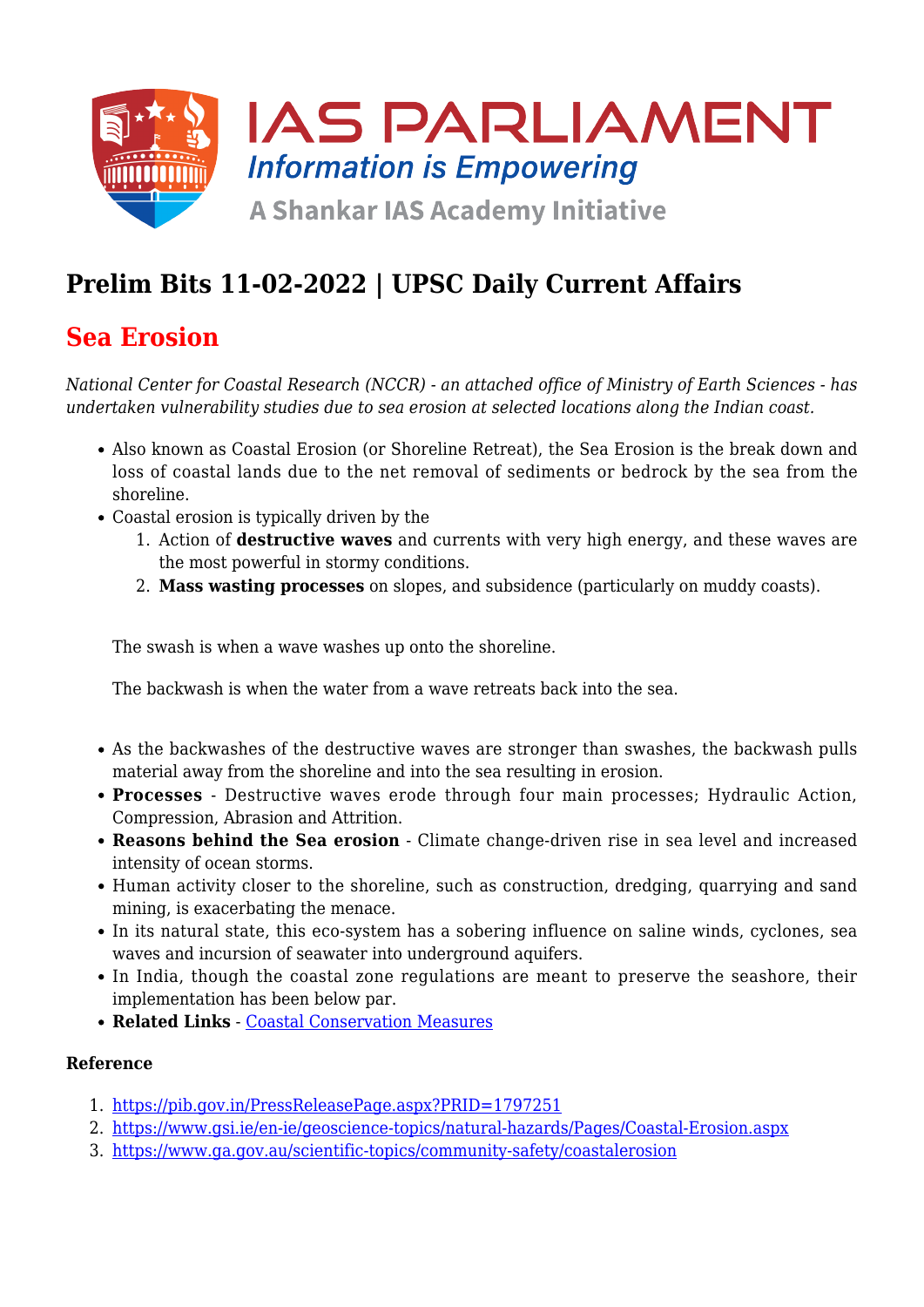# **Chintamani Padya Natakam**

*After reviewing the contents of a 100-year-old play named 'Chintamani Padya Natakam', the Andhra Pradesh government has banned it.*

- 'Chintamani Padya Natakam' was written in 1920 by playwright Kallakuri Narayana Rao, who was also a social reformer.
- **Story** The play is about Chintamani, a courtesan and a devotee of Lord Krishna, who finds salvation by singing bhajans.
- She is courted by Subbi Shetty, a businessman from the Arya Vysya community, who loses his wealth and family due to his attraction to her.
- The original play had a social message, but over the years, it has been modified purely for entertainment.
- **Social message** In the play, the writer explains how people neglect their families by falling prey to certain social evils.
- It was aimed to create awareness on the Devadasi system and how the flesh trade was ruining many families at that particular period.

### **Reference**

- 1. [https://indianexpress.com/article/explained/andhra-pradesh-chintamani-padya-natakam-ban-ex](https://indianexpress.com/article/explained/andhra-pradesh-chintamani-padya-natakam-ban-explained-7765602/) [plained-7765602/](https://indianexpress.com/article/explained/andhra-pradesh-chintamani-padya-natakam-ban-explained-7765602/)
- 2. [https://www.thehindu.com/news/national/andhra-pradesh/ap-govt-bans-100-year-old-chintaman](https://www.thehindu.com/news/national/andhra-pradesh/ap-govt-bans-100-year-old-chintamani-padya-natakam/article38290570.ece) [i-padya-natakam/article38290570.ece](https://www.thehindu.com/news/national/andhra-pradesh/ap-govt-bans-100-year-old-chintamani-padya-natakam/article38290570.ece)

## **National Monuments Authority**

*To create a global awareness on the preservation of monuments and heritage, National Monuments Authority has organized a Webinar.*

- Head-quartered in New Delhi, the National Monuments Authority (NMA) is a statutory body that functions under the Ministry of Culture.
- It has been setup under The Ancient Monuments and Archaeological Sites and Remains (AMASR) (Amendment and Validation) Act, 2010.
- NMA works for the protection and preservation of monuments and sites through management of the prohibited and regulated area around the centrally protected monuments.
- One among the responsibilities is to consider grant of permissions to applicants for construction related activity in the prohibited and regulated area.

### **Reference**

- 1. <https://pib.gov.in/PressReleasePage.aspx?PRID=1797271>
- 2. <https://www.nma.gov.in/>
- 3. <https://indianculture.gov.in/MoCorganization/national-monuments-authority>

## **M2M Communication**

*The Government has taken steps to facilitate wider proliferation and innovation in Machine to Machine communication (M2M) sector.*

Machine-to-machine (M2M) refers to any technology that enables networked devices to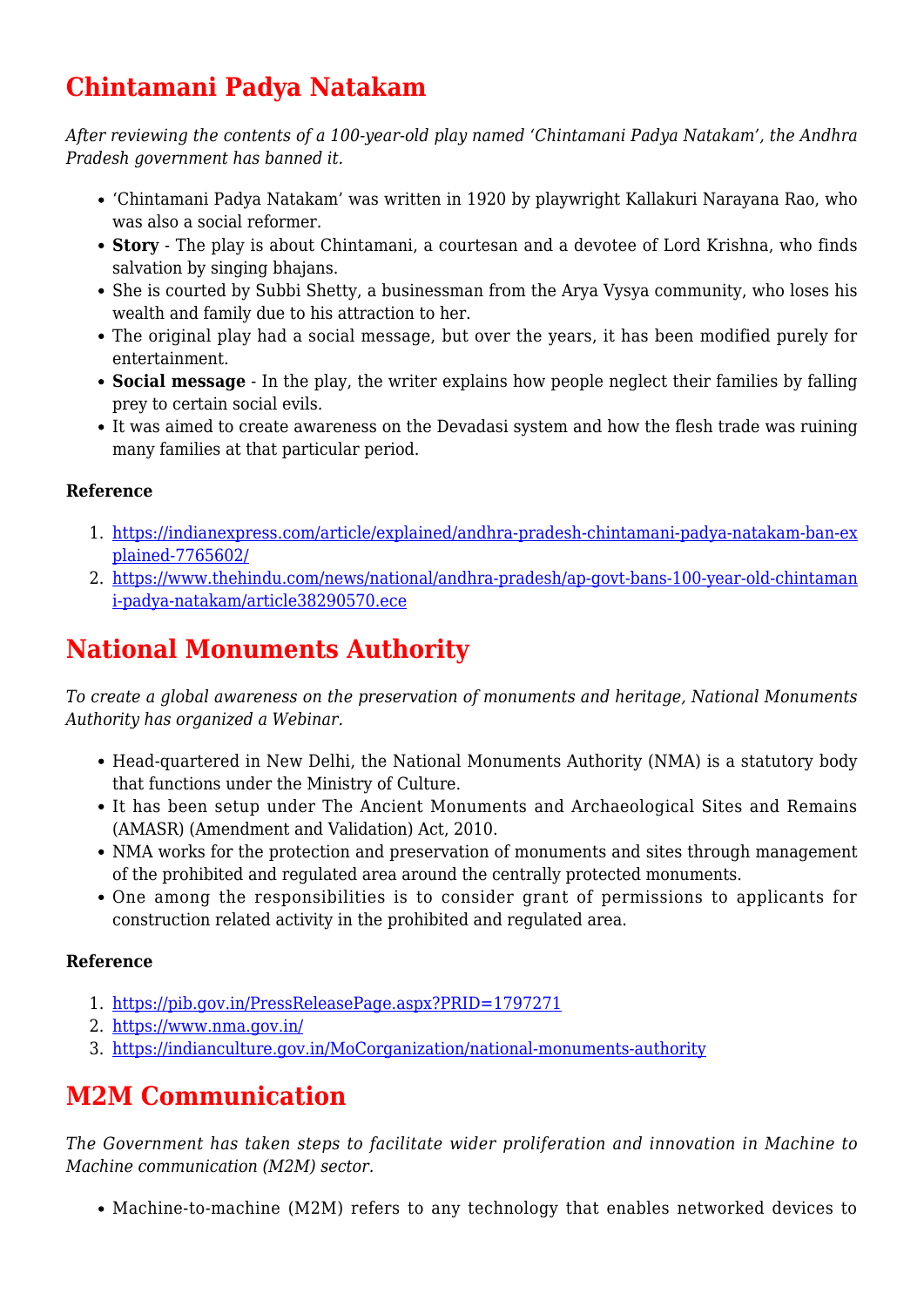exchange information and perform actions without the manual assistance of humans.

- The first use of M2M communication is often credited to Theodore Paraskevakos, who invented technology related to the transmission of data over telephone lines, the basis for modern-day caller ID.
- **Purpose** The main purpose of M2M technology is to tap into sensor data and transmit it to a network.
- Unlike SCADA or other remote monitoring tools, M2M systems often use public networks and access methods - cellular or Ethernet - to make it more cost-effective.
- **Components** The main components of an M2M system include sensors, RFID, a Wi-Fi or cellular communications link, and autonomic computing software programmed to help a network device interpret data and make decisions.
- These M2M applications translate the data, which can trigger preprogrammed, automated actions.
- Artificial intelligence and machine learning facilitate the communication between systems, allowing them to make their own autonomous choices.

M2M is also the foundation for the internet of things.

- **Uses** M2M technology helps remotely monitor equipment and systems.
- It reduces costs by minimizing equipment maintenance and downtime.
- It was first adopted in manufacturing and industrial settings, where other technologies, such as and remote monitoring, helped remotely manage and control data from equipment.
- M2M has since found applications in other sectors, such as healthcare, business and insurance.

#### **Reference**

- 1. <https://pib.gov.in/PressReleasePage.aspx?PRID=1797179>
- 2. <https://internetofthingsagenda.techtarget.com/definition/machine-to-machine-M2M>

## **Krishi UDAN Scheme 2.0**

- **In 2020**, Krishi Ude Desh Ka Aam Naagrik (Krishi UDAN) Scheme was launched by the Ministry of Civil Aviation to assist farmers in transporting agricultural products on international and national routes.
- The scheme aims to ensure seamless, cost-effective, time-bound air transportation and associated logistics for all Agri-produce originating especially from Northeast, hilly and tribal regions of the country.
- Krishi UDAN Scheme is a convergence scheme where 8 Ministries/ Departments would leverage their existing schemes to strengthen the logistics for transportation of Agri-produce. Those include,
	- 1. Ministry of Civil Aviation,
	- 2. Department of Agriculture & Farmers' Welfare,
	- 3. Department of Animal Husbandry and Dairying,
	- 4. Department of Fisheries,
	- 5. Ministry of Food Processing Industries,
	- 6. Department of Commerce,
	- 7. Ministry of Tribal Affairs,
	- 8. Ministry of Development of North-eastern Region (DoNER).
- There is no specific budget for Krishi Udan under the Scheme.